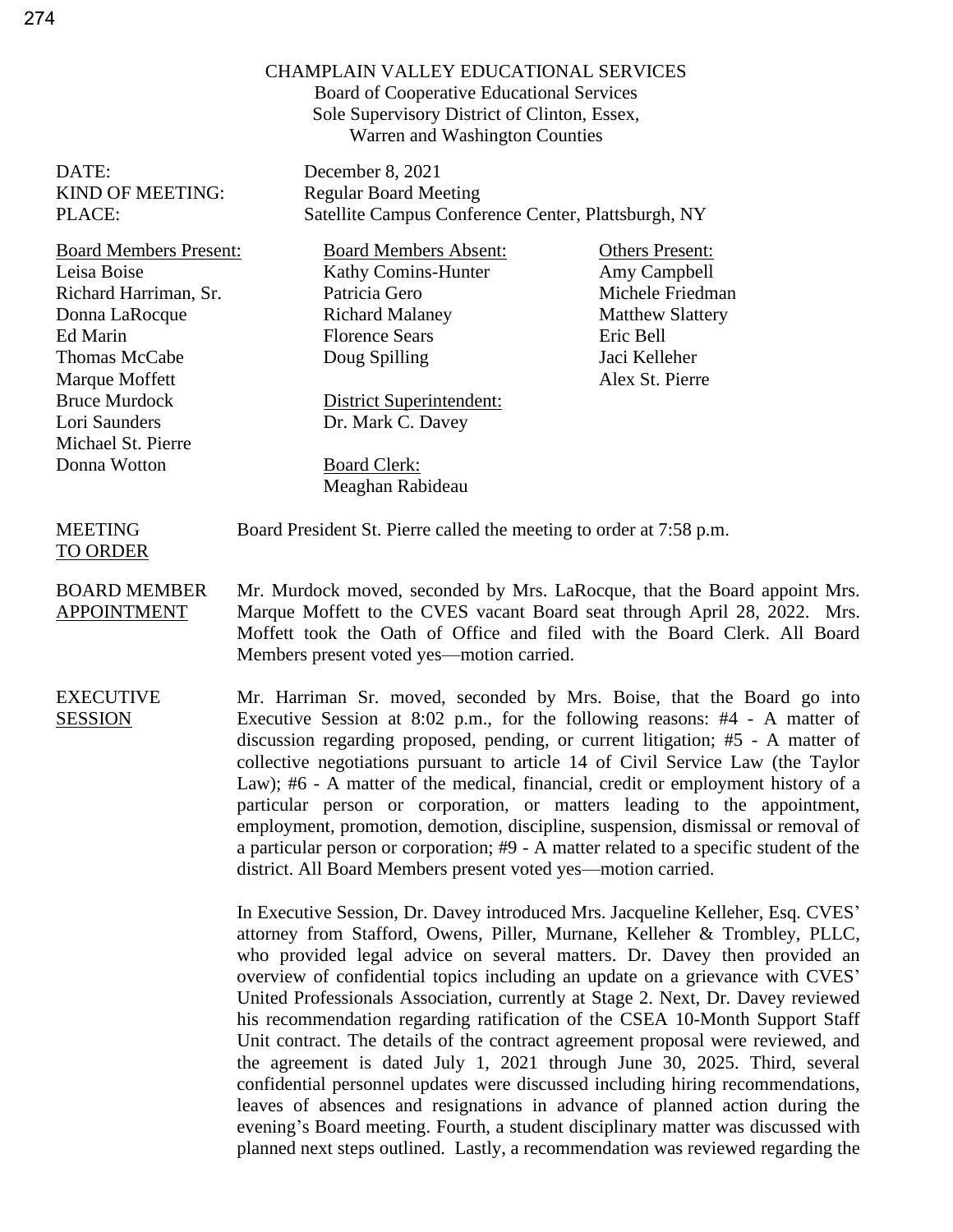AUDIT

BUDGET COMMITTEE UPDATE

COMMITTEE UPDATE

School Resource Officer (SRO) 2021-22 contract update with the Clinton County Sheriff's Department.

Mr. Murdock moved, seconded by Mrs. Boise, that the Board come out of Executive Session at 8:58 p.m. All Board Members present voted yes—motion carried.

Dr. Davey thanked the Board's Audit Committee members for their attendance and participation in the recent meeting. Mr. Bell then reviewed the Corrective Action Plan from the June 30, 2021, Annual Independent Audit Management Letter and CVES' response which is recommended for approval this evening. There were two minor findings, one of which that has been addressed, and the second with regard to the continued roll-out of electronic timesheets. This implementation is planned to be fully executed by the end of the current 2021-22 school year. Mr. Bell also reported that the Comptroller State Audit has been progressing and is expected to be completed by late January 2022. Lastly, the Internal Audit Exemption has expired for BOCES and CVES will need to build that additional cost into the 2022-23 budget. The next Audit Committee meeting will be held on February 9, 2022.

An update was provided to the Board based on the Budget Committee meeting from November 30, 2021. It that meeting, current reconciliations for each CVES division for the 2021-22 school year and budget forecasts for 2022-23 school year were reviewed. Mr. Bell began by providing a brief overview of divisional budgets – including CV-TEC, Special Education, Instructional Services and Management Services. Next, 2022-23 budget development factors were reviewed that will impact next year's budget development. Reserve Funds, EBLAR and the TRS Reserve were all also reviewed. It was noted that the CEWW BOCES Health Insurance Consortium/Workers Compensation meeting scheduled for late February will determine health insurance premiums for the next year and will impact the budget also. Mr. Bell shared that the Resident Waited Average Daily Attendance (RWADA) is down this year which is used in allocating the CVES Administrative budget, and effects the share of each component districts' cost/portion. Dr. Davey then reviewed trends in NYS and locally, including the arrival of stimulus monies to area districts and areas of planned advocacy for 2022-23. These areas included the planned continued full funding of foundation aid to school districts across NYS, and the requested increase of CTE Co-ser aid for staffing, established in 1993 at a \$30,000 level. There has been no change on Co-Ser reimbursement since that time. Lastly, the Board was provided an opportunity for questions. The next Budget Committee meeting will be held on January 25, 2022, at 7:00 p.m. inperson at the Satellite Campus Conference Center and simultaneously via Webex (if permitted).

CAPITAL PROJECT UPDATE Mr. Bell stated that CVES is now at the substantial completion phase of the \$29.85 Voter Approved Capital Project (Phase One) timeline and that the Capital Project is under budget and on-time. He reminded the Board that numerous project scope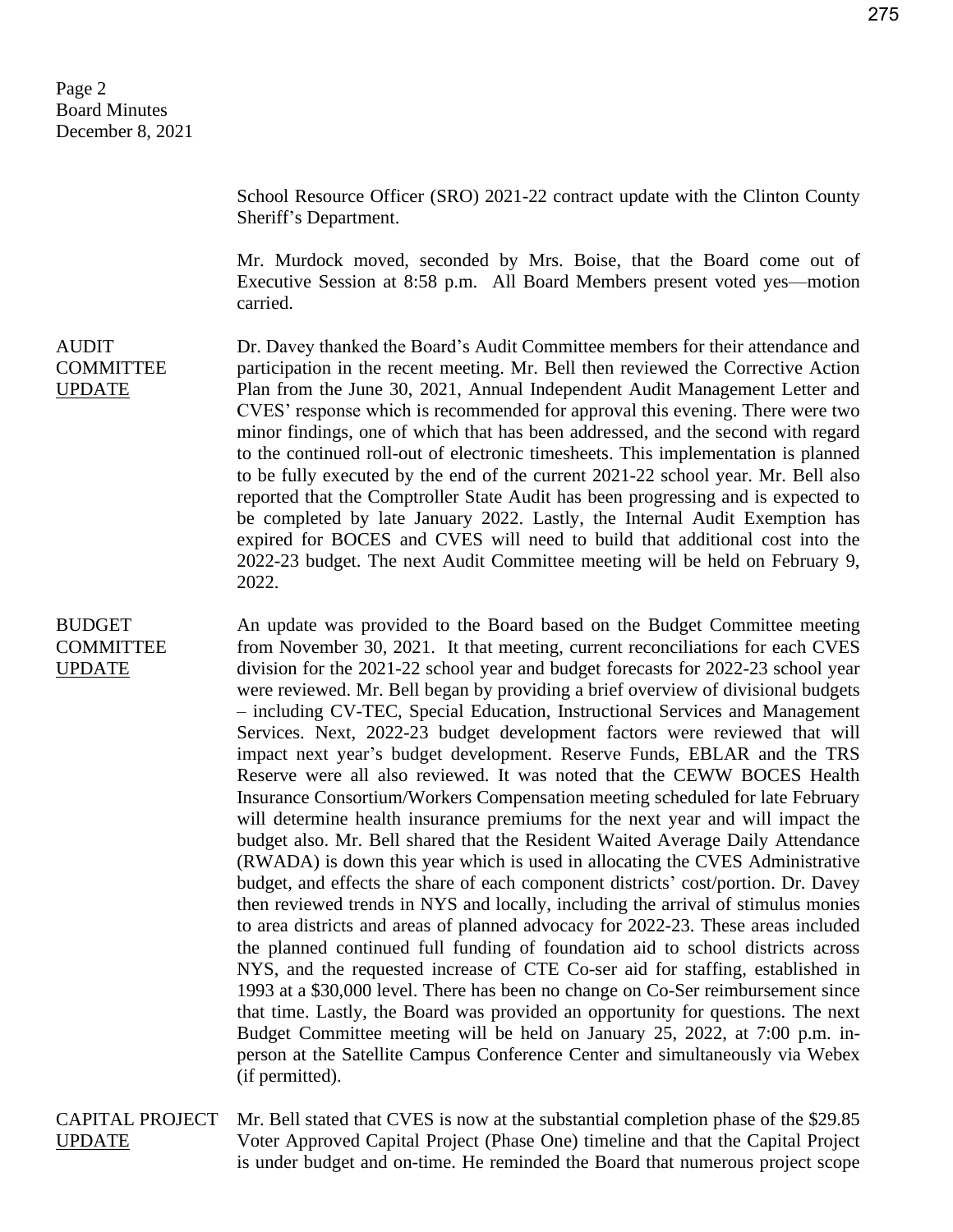Page 3 Board Minutes December 8, 2021

AUDIT RESPONSE

items were removed from the budget initially, but with thoughtful planning, excellent leadership, a proactive approach in ordering materials early, and close monitoring of the budget and implementation during construction, CVES has managed to stay under budget. There are approximately six items that require completion and then a final inspection will be conducted. Work will then continue through January-February 2022 for those punch-list items, with any lingering work to be done during warmer weather to be finalized this Spring. Phase 2 Capital Project planning is underway, with an estimated budget of \$5-6 million which includes our annual CVES Capital budget expenditure over two years. This annual CVES Capital budget expenditure combines the end of a school year, and the start of the next school year and includes the remaining Capital Project budget savings. It is hoped that the construction work on this Phase 2 will begin during the Summer of 2023. CVES has begun discussion of this identified work with SchoolHouse Construction and Tetra Tech Architects to help with preliminary budgeting of the Phase 2 project.

DISTRICT SUPERINTENDENT UPDATE Dr. Davey began his update by thanking the Culinary Arts Program Chefs and students for the delicious Board Holiday Dinner that took place earlier this evening. He noted that CVES' Holiday celebrations and themes will continue throughout the next two weeks, both on and off campus. Second, Dr. Davey provided several CVES updates including the annual Plattsburgh City Parade that CV-TEC participated in recently, where they showcased the newly donated trucks and that "CTE is Essential." Next, he thanked the North Country Workforce Partnership, Inc., in Partnership with the Universität Siegen of Germany and CV-TEC which will commence their STEM pilot project next week with a week's worth of events. CVES' CV-TEC division was chosen for this partnership as one of two schools in the United States as part of a pilot project working with students from Seigen, Germany and our local advanced manufacturing partners. Fourth, Dr. Davey shared COVID-19 updates to the Board including the CEWW Report Card Update, a snapshot of cases in districts to date, and a summary the Governor's recent Executive order. COVID-19 testing of symptomatic students is beginning at CVES and this testing will allow for students to be tested prior to being sent home with parents. Fifth, several DS meeting topics were shared including the Graduation Measures initiative and DEI updates. Dr. Davey then shared that the NECOSS conference recently held its  $50<sup>th</sup>$  annual meeting (1971 – 2021) which provides professional development for Superintendents from CVES, FEH BOCES and our component districts. Lastly, the Board was reminded of the next meeting date of January 12, 2022, to be held at both the Satellite Campus Conference Center in Plattsburgh & the Yandon-Dillon Center in Mineville. **CORRECTIVE** ACTION PLAN & Mrs. LaRocque moved, seconded by Mrs. Boise that the Board approve the Corrective Action Plan for the 2020-21 Annual Independent Audit Management

PREVIOUS **MINUTES** Mr. Murdock moved, seconded by Mrs. LaRocque, to approve the minutes of the November 10, 2021 regular meeting as presented. All Board Members present voted yes—motion carried.

Letter Comments. All Board Members present voted yes—motion carried.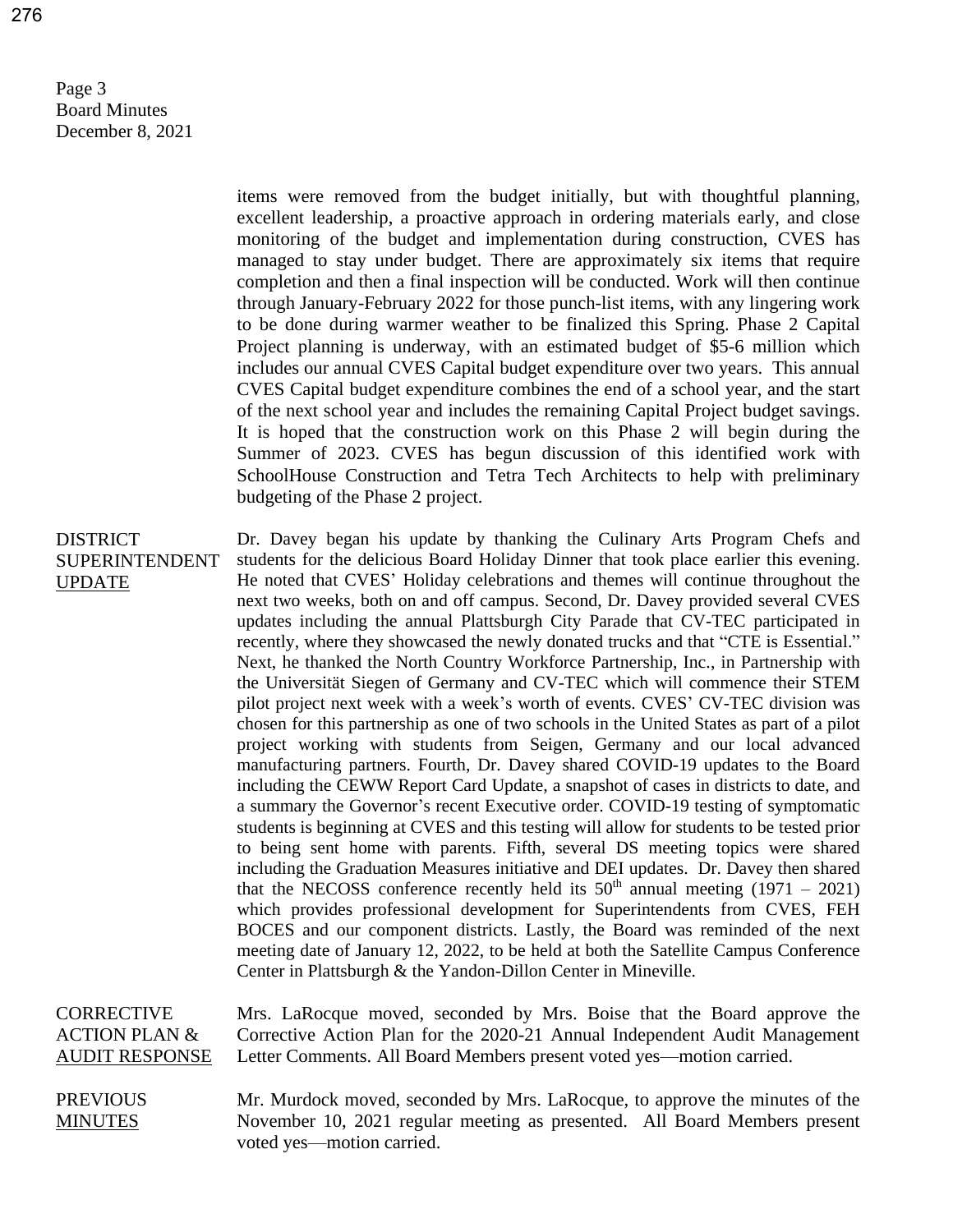Page 4 Board Minutes December 8, 2021

| <b>CONSENT</b><br><b>AGENDA</b><br><b>FINANCIAL</b> | Mrs. LaRocque moved, seconded by Mrs. Boise, to approve the following Consent<br>Agenda Financial items as presented. All Board Members present voted yes-<br>motion carried.                                                                                                                                                                                                                                                                  |
|-----------------------------------------------------|------------------------------------------------------------------------------------------------------------------------------------------------------------------------------------------------------------------------------------------------------------------------------------------------------------------------------------------------------------------------------------------------------------------------------------------------|
| <b>CERTIFICATION</b><br>OF WARRANT                  | Approve the Certification of Warrant for November 2, 2021 to November 29,<br>2021, as presented.                                                                                                                                                                                                                                                                                                                                               |
| <b>TREASURER'S</b><br><b>REPORTS</b>                | Approve the Treasurer's Report from October 31, 2021 as presented.                                                                                                                                                                                                                                                                                                                                                                             |
| <b>DONATION</b>                                     | Approve the following Donation:                                                                                                                                                                                                                                                                                                                                                                                                                |
|                                                     | 1. For the Student Stipend Fund:<br>United Way (September 2021)<br>85.88<br>United Way (October 2021)<br>85.88<br>United Way (November 2021)<br>85.88<br>TOTAL -<br>257.64<br>$\mathbb{S}$                                                                                                                                                                                                                                                     |
| <b>BUDGET</b><br><b>INCREASES</b>                   | Approve the following Budget Increases:                                                                                                                                                                                                                                                                                                                                                                                                        |
|                                                     | 1. School Library System Basic Operating Aid from \$94,526 to \$113,346, for the<br>period of July 1, 2021 through June 30, 2022, due to rollover funds from 2020-<br>2021. (Co-Ser 947 ISC)                                                                                                                                                                                                                                                   |
|                                                     | 2. School Library System Supplemental Operating Aid from \$46,160 to \$57,857,<br>for the period of July 1, 2021 through June 30, 2022, due to rollover funds from<br>2020-2021. (Co-Ser 956 ISC)                                                                                                                                                                                                                                              |
|                                                     | 3. School Library System Categorical Aid for Automation from \$9,453 to \$13,154,<br>for the period of July 1, 2021 through June 30, 2022, due to rollover funds from<br>2020-2021. (Co-Ser 949 ISC)                                                                                                                                                                                                                                           |
|                                                     | 4. The 6:1:1 Autism budget from \$2,919,268 to \$3,286,422 for the 2021-2022<br>school year to accommodate the increases in student enrollment from AuSable<br>Valley, Northeastern Clinton, Franklin-Essex-Hamilton BOCES-Malone, and<br>Washington-Saratoga-Warren-Hamilton-Essex-North Warren School Districts.<br>(CoSer 205 – Special Education)                                                                                          |
|                                                     | 5. The 8:1:1 Academic/Behavior budget from \$4,664,981 to \$5,312,147 for the<br>2021-2022 school year to accommodate the increases in student enrollment from<br>Beekmantown, Boquet Valley, Moriah, Northern Adirondack, Plattsburgh City,<br>Saranac, Schroon Lake, Ticonderoga, Franklin-Essex-Hamilton BOCES-Malone,<br>and Washington-Saratoga-Warren-Hamilton-Essex-North Warren School Districts.<br>$(CoSer 208 - Special Education)$ |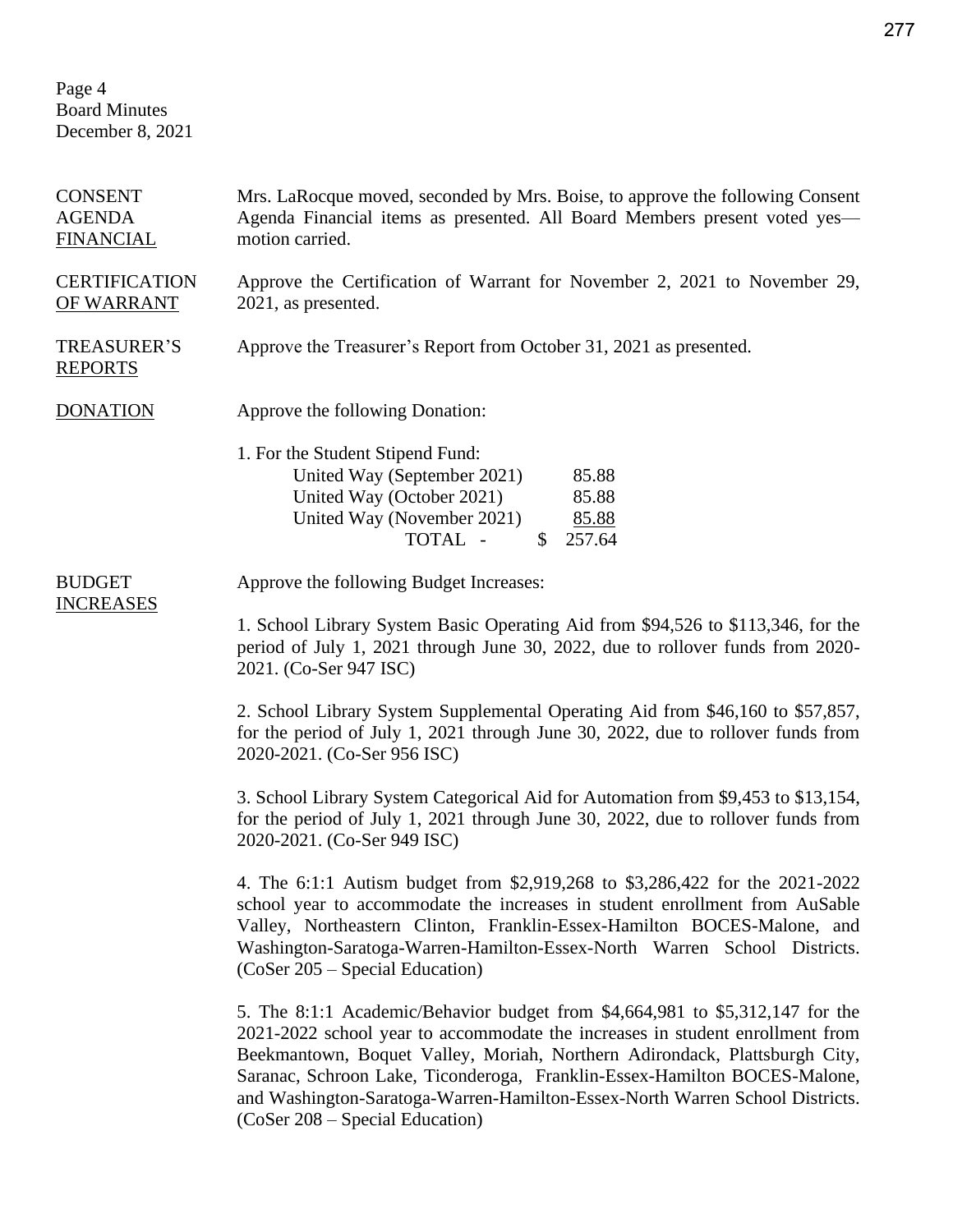Page 5 Board Minutes December 8, 2021

> 6. The 8:1:1 Life Skills budget from \$4,842,181 to \$5,581,004 for the 2021-2022 school year to accommodate the increases in student enrollment from AuSable Valley, Chazy, Crown Point, Northeastern Clinton, Peru, Ticonderoga, Franklin-Essex-Hamilton BOCES - Malone, and Franklin-Essex-Hamilton BOCES – Salmon River School Districts. (CoSer 210 – Special Education)

> 7. Academic Programs Hospital Based from \$81,478 to \$86,437 for the 2021-2022 school year to accommodate the potential of increase in services from various districts. (CoSer 441 – Special Education)

> 8. On-Line High School budget from \$11,275 to \$13,675 for the 2021-2022 school year to accommodate increased participation from Keene Central School. (CoSer  $411 - CV-TEC$

> 9. Library Media Services budget from \$339,899 to \$360,144 for the 2021-2022 school year due to increased participation from the following districts: Beekmantown, Northeastern Clinton, Peru, Ticonderoga and Willsboro. (CoSer 508 ISC)

> 10. Library Automation budget from \$100,081 to \$100,981 due for the 2021-2022 school year due to increased participation from Ticonderoga CSD. (CoSer 555 ISC)

> 11. Instructional Technology budget from \$500,100 to \$959,809 for the 2021-2022 school year due to increased participation from the following districts: Crown Point, Plattsburgh City, Saranac, Schroon Lake and Willsboro. (CoSer 564 ISC)

> 12. Community Schools Service budget from \$70,000 to \$70,500 for the 2021- 2022 school year due to increased participation from the following schools: Plattsburgh City and Peru. (CoSer 565 ISC)

> 13. School Public Relations budget from \$123,588 to \$140,134 for the 2021-2022 school year due to increase in anticipated costs that will be covered by estimated future requests from districts. (CoSer 610 ISC)

> 14. Grants Management budget from \$129,843 to \$181,099 for the 2021-2022 school year due to increased participation from the following schools: Boquet Valley, Crown Point, Peru and Willsboro. (CoSer 645 ISC)

CONTRACTOR/ CONSULTANT AGREEMENT

## Approve the following Contractor/Consultant Agreement:

Agreement between Clinton-Essex-Warren-Washington BOCES and Learn Thru Movement, Inc./Math and Movement for the purpose of obtaining ten (10) onehour virtual training sessions during the period of January 10, 2022 through May 16, 2022. Sessions may be canceled no later than January 7, 2022 due to low enrollment. The total amount for all services and educational materials is not anticipated to exceed \$8,600. (ISC)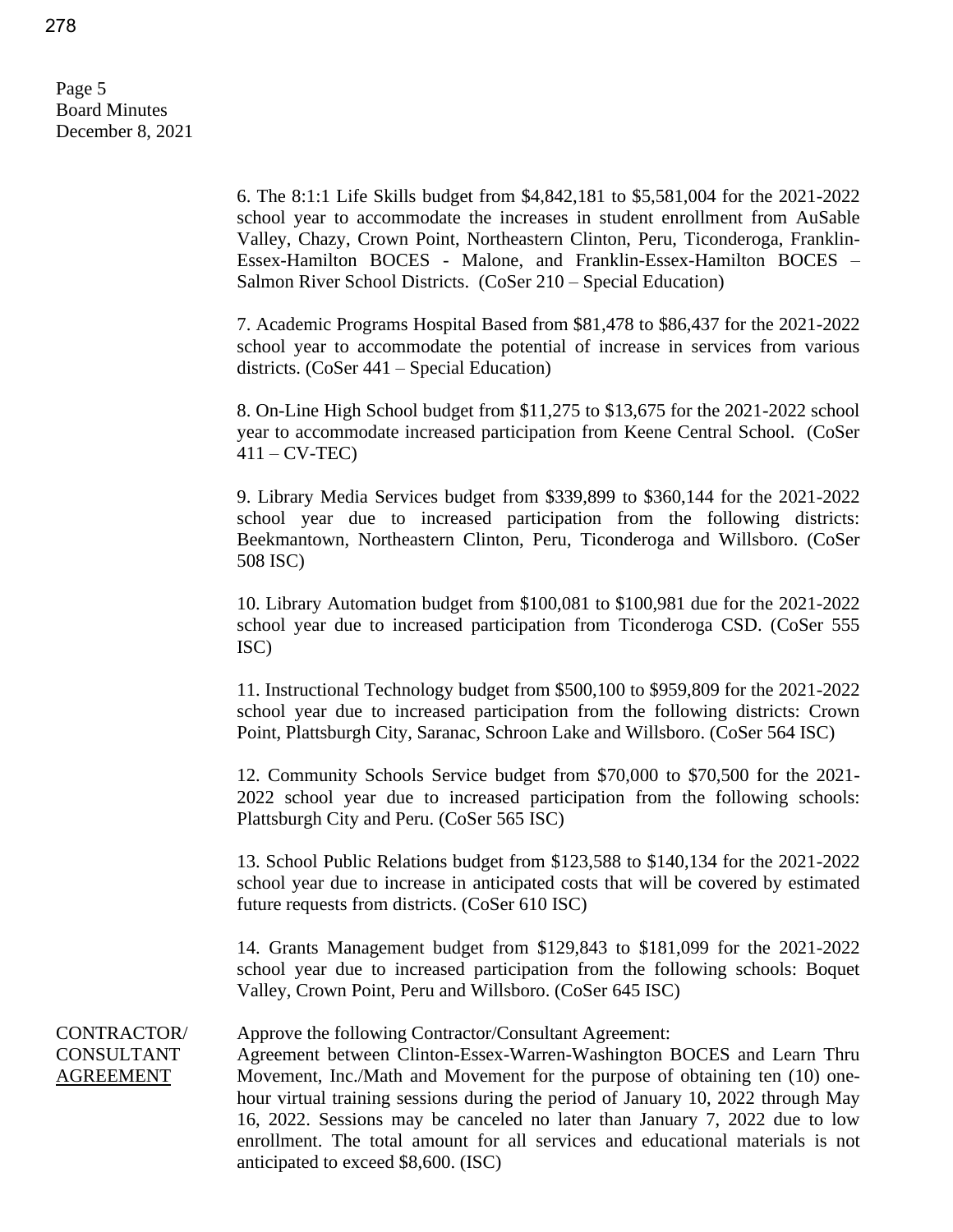Page 6 Board Minutes December 8, 2021

AGREEMENT Approve the following Agreement: Agreement between Clinton-Essex-Warren-Washington BOCES (BOCES) and the Clinton County Sheriff's Office (County) under which the County will provide the services of a School Resource Officer (SRO) at BOCES from January 1, 2022 through June 30, 2022 for a total amount not anticipated to exceed \$20,000. (Administration) PROPOSAL COST INCREASE Increase the proposal cost from Schoolhouse Construction Services, LLC of Delhi, New York for Construction Management Services for the CVES voter approved Capital Project in the amount of \$8,500 as an allowance for General CM Office Supplies and Resources. The original proposal cost of \$720,000 was approved at the October 10, 2019 Board Meeting. (Administration) **CONSENT** AGENDA PERSONNEL Mrs. Boise moved, seconded by Mr. Harriman Sr., to approve the following Consent Agenda Personnel items as presented. All Board Members present voted yes—motion carried. RESIGNATIONS VALENZUELA, MINCHOFF, PIERCE, KEEFE Accept the following letter(s) of Resignation: 1. Daniel Valenzuela, Principal, effective December 13, 2021 2. Stacie Minchoff, Special Education Teacher, effective December 15, 2021 3. Nicole Pierce, Registered Nurse – 40%, effective December 22, 2021 4. Amanda Keefe, Special Education Teacher, effective January 1, 2022 LEAVE OF **ABSENCES** GILL, SANTANIELLO Approve the following Leave(s) of Absence: 1. Surinderpal Gill, Teacher Aide/Student Aide, unpaid leave, December 1, 2021 through March 31, 2022 2. Nicole Santaniello, School Counselor, unpaid leave, December 3, 2021 through February 13, 2022 CIVIL SERVICE PROBATIONARY APPOINTMENTS WHALEN, TRUDEAU, BEAN Appoint the following person(s) to a 52-week Civil Service Probationary appointment as follows: 1. Amelia Whalen, Teacher Aide/Student Aide, Effective November 29, 2021, Annual Base Salary of \$17,844 (Salary may increase once contractual agreement for 2021-22 is approved), Prorated Salary of \$12,553.57. 2. Vickie Trudeau *(pending fingerprint clearance,* Teacher Aide/Student Aide, Effective December 13, 2021, Annual Base Salary of \$17,844 (Salary may increase once contractual agreement for 2021-22 is approved), Prorated Salary of \$11,656.88.

> 3. Philip Bean, Occupational Therapist – 70%, Effective November 22, 2021, Annual Base Salary of \$49,784, Prorated Salary of \$22,825.96.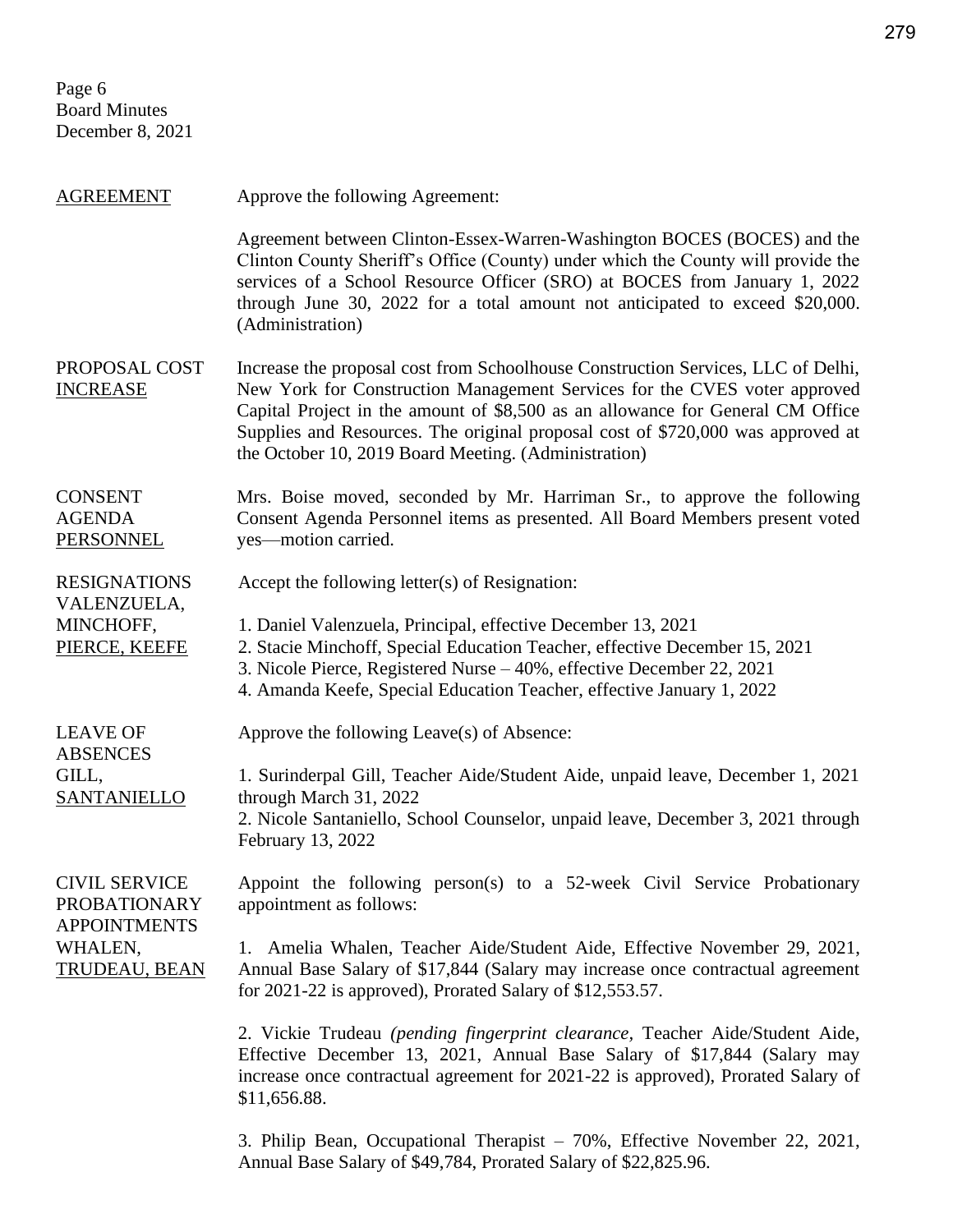| Page 7<br><b>Board Minutes</b><br>December 8, 2021    |                                                                                                                                                                                                                                                                    |                                                                                                                                                                   |  |
|-------------------------------------------------------|--------------------------------------------------------------------------------------------------------------------------------------------------------------------------------------------------------------------------------------------------------------------|-------------------------------------------------------------------------------------------------------------------------------------------------------------------|--|
| <b>PERMANENT</b><br><b>APPOINTMENT</b><br>LAGREE      |                                                                                                                                                                                                                                                                    | Grant a Permanent Appointment (Civil Service) to the following person(s):                                                                                         |  |
|                                                       |                                                                                                                                                                                                                                                                    | 1. Jessica Lagree, Account Clerk/Typist, effective January 19, 2022                                                                                               |  |
| <b>TEMPORARY</b><br><b>APPOINTMENT</b>                | Appoint the following person(s) to a Temporary Appointment as follows for the<br>2021-22 school year:                                                                                                                                                              |                                                                                                                                                                   |  |
|                                                       |                                                                                                                                                                                                                                                                    | 1. Heather Ford, Teaching Assistant (Uncertified), Effective November 29, 2021 –<br>June 30, 2022, Annual Base Salary of \$25,307, Prorated Salary of \$17,967.98 |  |
| <b>ADDITIONAL</b><br><b>WORK</b>                      |                                                                                                                                                                                                                                                                    | Approve the following Additional Work for the 2021-22 School Year:                                                                                                |  |
|                                                       | <b>Todd Everleth</b>                                                                                                                                                                                                                                               | Continuation of Normal Work Year Duties, hourly rate of pay per contract<br>not to exceed 50 hours                                                                |  |
| <b>FACILITATORS</b>                                   |                                                                                                                                                                                                                                                                    | Approve the following Facilitators for the 2021-22 school year:                                                                                                   |  |
|                                                       | Facilitator, \$30/hour<br>Penny Bowers<br>Melissa Seymour                                                                                                                                                                                                          |                                                                                                                                                                   |  |
| <b>SUBSTITUTES</b>                                    | Approve the following list of Substitute and Temporary-On-Call appointments for<br>the 2021-22 school year:                                                                                                                                                        |                                                                                                                                                                   |  |
|                                                       | Name<br>Mario Bouchard<br>Shelia Nugent<br>Kristy Brehm<br><b>Susan Tourville</b><br><b>Sanford Coakley</b>                                                                                                                                                        | Title<br>Teacher<br>Teacher (pending fingerprint clearance)<br><b>Teaching Assistant</b><br><b>Teaching Assistant</b><br>Long-term Sub Principal, \$400/Day       |  |
| <b>RESCIND</b><br><b>APPOINTMENT</b><br><b>BOBBIE</b> | Board meeting:                                                                                                                                                                                                                                                     | Mr. Murdock moved, seconded by Mrs. Boise, that the Board rescind the<br>following temporary appointment that was approved at the November 10, 2021               |  |
|                                                       | 1. Name: Rhonda Bobbie<br>Position: Teacher Aide/Student Aide<br>Effective Date: November 15, 2021<br>Tentative Permanent Date: November 15, 2022<br>$2021-22$ is approved)<br>Prorated Salary: \$13,450.25<br>All Board Members present voted yes—motion carried. | Annual Base Salary: \$17,844 (Salary may increase once contractual agreement for                                                                                  |  |

280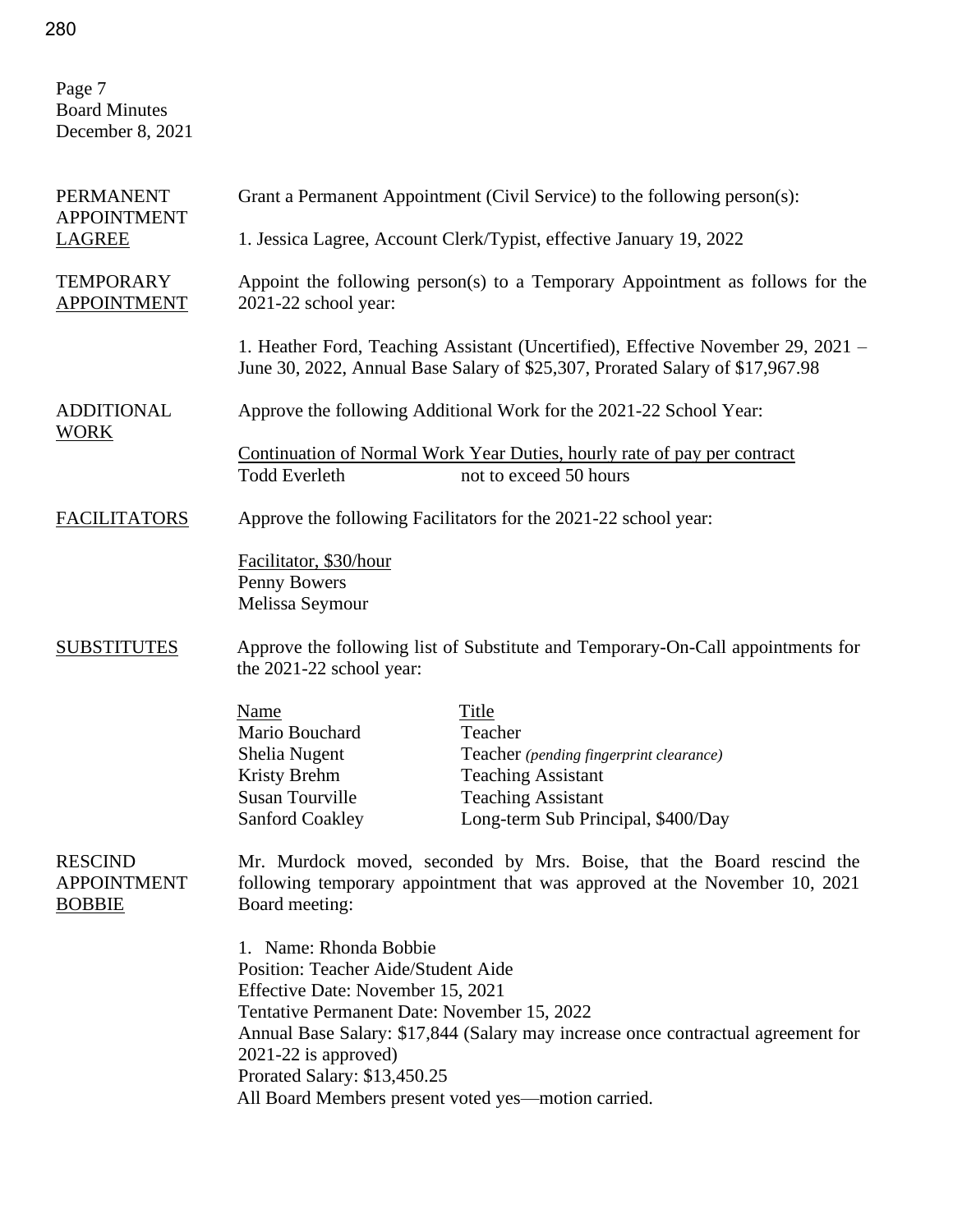Page 8 Board Minutes December 8, 2021

| <b>RESIGNATIONS</b><br>MITCHELL,<br>HARLAND,                                                                 | Mrs. LaRocque moved, seconded by Mrs. Boise that the Board approve the<br>following letter(s) of Resignation:                                                                                                                                                                                                                                                                                            |
|--------------------------------------------------------------------------------------------------------------|----------------------------------------------------------------------------------------------------------------------------------------------------------------------------------------------------------------------------------------------------------------------------------------------------------------------------------------------------------------------------------------------------------|
| <b>THORNE</b>                                                                                                | 1. Margo Mitchell, Temporary-on-Call Food Service Helper, effective December<br>3, 2021 to accept the position of Teacher Aide/Student Aide<br>2. Kelsey Harland, Teacher Aide/Student Aide, effective December 13, 2021 to<br>accept the position of Teaching Assistant<br>3. Kayla Thorne, Special Education Teacher, effective January 3, 2022<br>All Board Members present voted yes—motion carried. |
| <b>LEAVE OF</b><br><b>ABSENCE COLE</b>                                                                       | Mrs. Boise moved, seconded by Mrs. LaRocque that the Board approve the<br>following Leave(s) of Absence:                                                                                                                                                                                                                                                                                                 |
|                                                                                                              | 1. Amanda Cole, Teaching Assistant, unpaid leave, effective December 14, 2021 –<br>June 30, 2022. All Board Members present voted yes—motion carried.                                                                                                                                                                                                                                                    |
| <b>CIVIL SERVICE</b><br><b>PROBATIONARY</b><br><b>APPOINTMENTS</b><br>MITCHELL,<br>GORDON,<br>FORGET, RIVERA | Mrs. LaRocque moved, seconded by Mrs. Boise, that the Board appoint the<br>following person(s) to a 52-week Civil Service Probationary Appointment as<br>follows:                                                                                                                                                                                                                                        |
|                                                                                                              | 1. Margo Mitchell, Teacher Aide/Student Aide, Effective December 6, 2021,<br>Annual Base Salary of \$17,844 (Salary may increase once contractual agreement<br>for $2021-22$ is approved), Prorated Salary of \$12,105.23.                                                                                                                                                                               |
|                                                                                                              | 2. Margaret Gordon, Teacher Aide/Student Aide, Effective December 13, 2021,<br>Annual Base Salary of \$17,844 (Salary may increase once contractual agreement<br>for $2021-22$ is approved), Prorated Salary of \$11,656.88.                                                                                                                                                                             |
|                                                                                                              | 3. Autumn Forget, Teacher Aide/Student Aide, Effective December 13, 2021,<br>Annual Base Salary of \$17,844 (Salary may increase once contractual agreement<br>for $2021-22$ is approved), Prorated Salary of \$11,656.88.                                                                                                                                                                               |
|                                                                                                              | 4. Kayla Rivera, Teacher Aide/Student Aide (pending fingerprint clearance), Effective<br>January 3, 2022, Annual Base Salary of \$17,844 (Salary may increase once<br>contractual agreement for 2021-22 is approved), Prorated Salary of \$10,580.86.<br>All Board Members present voted yes-motion carried.                                                                                             |
| <b>CIVIL SERVICE</b><br><b>PROVISIONAL</b><br><b>APPOINTMENTS</b><br><b>KALTENBACH</b>                       | Mr. Murdock moved, seconded by Mrs. LaRocque that the Board appoint the<br>following person(s) to a Civil Service Provisional Appointment as follows:                                                                                                                                                                                                                                                    |
|                                                                                                              | 1. Sadie Kaltenbach, School Lunch Manager, Effective December 20, 2021,<br>Annual Base Salary of \$45,000, Prorated Salary of \$25,650.                                                                                                                                                                                                                                                                  |
|                                                                                                              | (EFFECTIVE PERMANENT DATE TO BE DETERMINED UPON SUCCESSFUL<br>COMPLETION OF CIVIL SERVICE EXAM) All Board Members present voted<br>yes-motion carried.                                                                                                                                                                                                                                                   |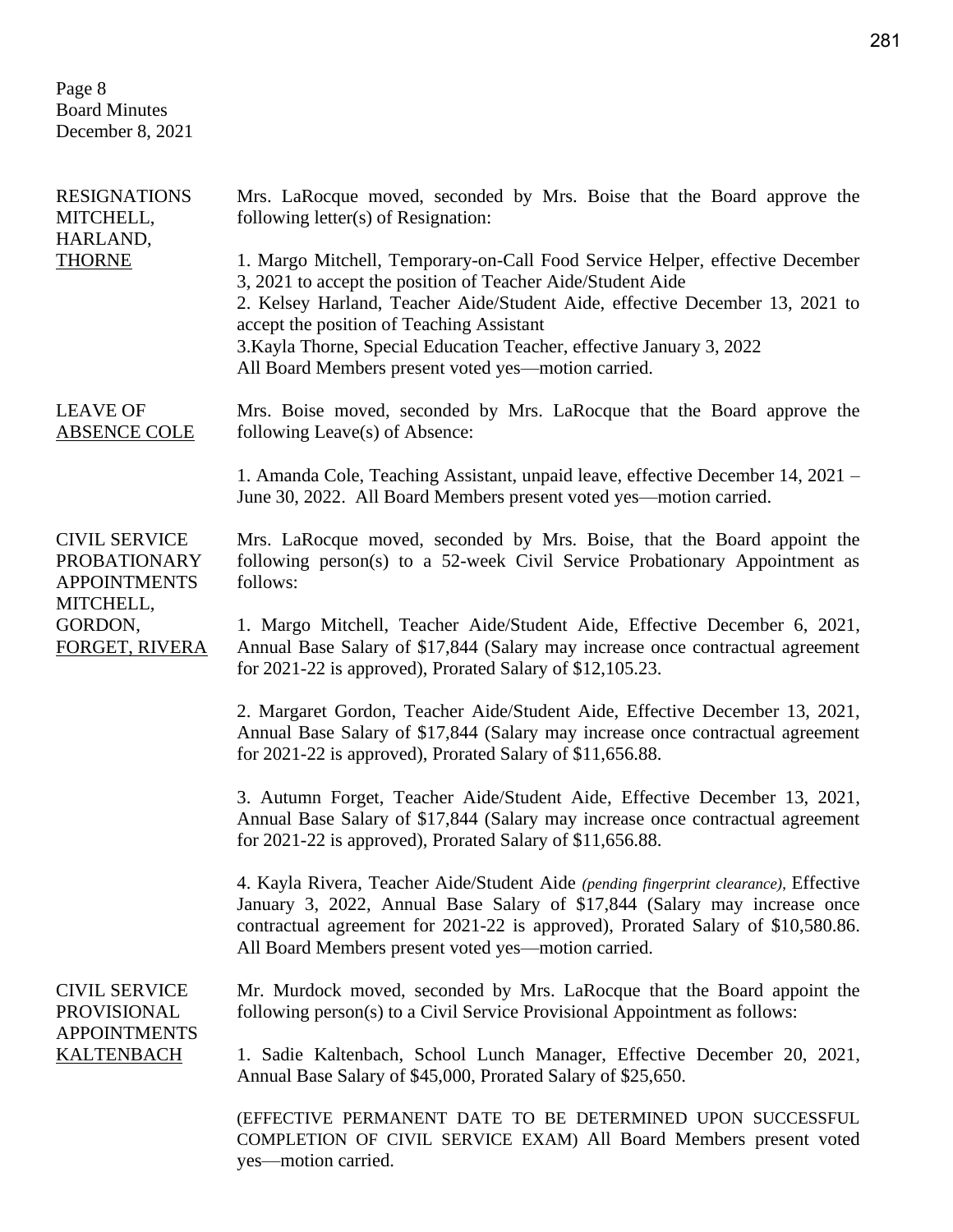Page 9 Board Minutes December 8, 2021

| <b>TEMPORARY</b><br><b>APPOINTMENTS</b>                                        | Mr. Murdock moved, seconded by Mrs. LaRocque that the Board appoint the<br>following person(s) to a Temporary Appointment for the 2021-22 school year:                                                                                                                                                                                                                                                                                                                                                                                                                                                                                                                                         |
|--------------------------------------------------------------------------------|------------------------------------------------------------------------------------------------------------------------------------------------------------------------------------------------------------------------------------------------------------------------------------------------------------------------------------------------------------------------------------------------------------------------------------------------------------------------------------------------------------------------------------------------------------------------------------------------------------------------------------------------------------------------------------------------|
|                                                                                | 1. Hannah McCauley, School Social Worker (Uncertified), Effective December 13,<br>2021 - June 30, 2022, Annual Base Salary of \$57,192, Prorated Salary of<br>\$36,602.88.                                                                                                                                                                                                                                                                                                                                                                                                                                                                                                                     |
|                                                                                | 2. Kelsey Harland, Teaching Assistant (Uncertified; certification pending),<br>Effective December 13, 2021 - June 30, 2022, Annual Base Salary of \$25,307,<br>Prorated Salary of \$16,196.52.<br>All Board Members present voted yes—motion carried.                                                                                                                                                                                                                                                                                                                                                                                                                                          |
| PART-TIME<br><b>HOURLY</b><br><b>APPOINTMENTS</b>                              | Mrs. LaRocque moved, seconded by Mrs. Boise that the Board appoint the<br>following person(s) to a Part-Time Hourly appointment for the 2021-22 school<br>year:                                                                                                                                                                                                                                                                                                                                                                                                                                                                                                                                |
|                                                                                | 1. Stephen Bassett, Vehicle Maintenance, \$50/hour<br>2. Vickie McMillan, COVID-19 Testing Personnel (Clinic Aide), \$30/Hour<br>All Board Members present voted yes—motion carried.                                                                                                                                                                                                                                                                                                                                                                                                                                                                                                           |
| <b>EMPLOYMENT</b><br><b>AGREEMENT</b><br><b>SCHOOL LUNCH</b><br><b>MANAGER</b> | Mr. Murdock moved, seconded by Mrs. LaRocque, Upon the recommendation of<br>the District Superintendent, BE IT RESOLVED, that the Board Ratify the<br>employment agreement between the Clinton-Essex-Warren-Washington Board of<br>Cooperative Educational Services and Sadie Kaltenbach, School Lunch Manager,<br>effective December 20, 2021 through June 30, 2024. All Board Members present<br>voted yes-motion carried.                                                                                                                                                                                                                                                                   |
| <b>10-MONTH CSEA</b><br>(SUPPORT STAFF)<br><b>AGREEMENT</b>                    | Mrs. LaRocque moved, seconded by Mrs. Boise, that Upon the recommendation<br>of the District Superintendent, BE IT RESOLVED, that the Board Ratify the<br>Agreement by and between the Clinton-Essex-Warren-Washington Board of<br>Cooperative Educational Services and the 10-Month CSEA (Support Staff)<br>Group, effective July 1, 2021, through June 30, 2025. All Board Members present<br>voted yes-motion carried.                                                                                                                                                                                                                                                                      |
| <b>CERTIFICATION</b><br><b>OF LEAD</b>                                         | Mr. Murdock moved, seconded by Mr. Harriman Sr., that the Board approve the<br>following Lead Evaluator Certification Resolution:                                                                                                                                                                                                                                                                                                                                                                                                                                                                                                                                                              |
| <b>PRINCIPAL</b><br><b>EVALUATOR</b>                                           | Be it resolved that Mark Brown, Principal, is hereby certified as a Qualified Lead<br>Evaluator of classroom teachers having successfully completed the following<br>training requirements prescribed in 8 NYCCR §30-2.9(b):<br>(1) The New York State Teaching Standards, and their related elements and<br>performance indicators/the Leadership Standards and their related functions;<br>(2) Evidence-based observation techniques that are grounded in research;<br>(3) Application and use of the student growth percentile model and the value-<br>added growth model as defined in 8 NYCCR §30-2.2;<br>(4) Application and use of the State-approved rubrics selected by the BOCES for |

282